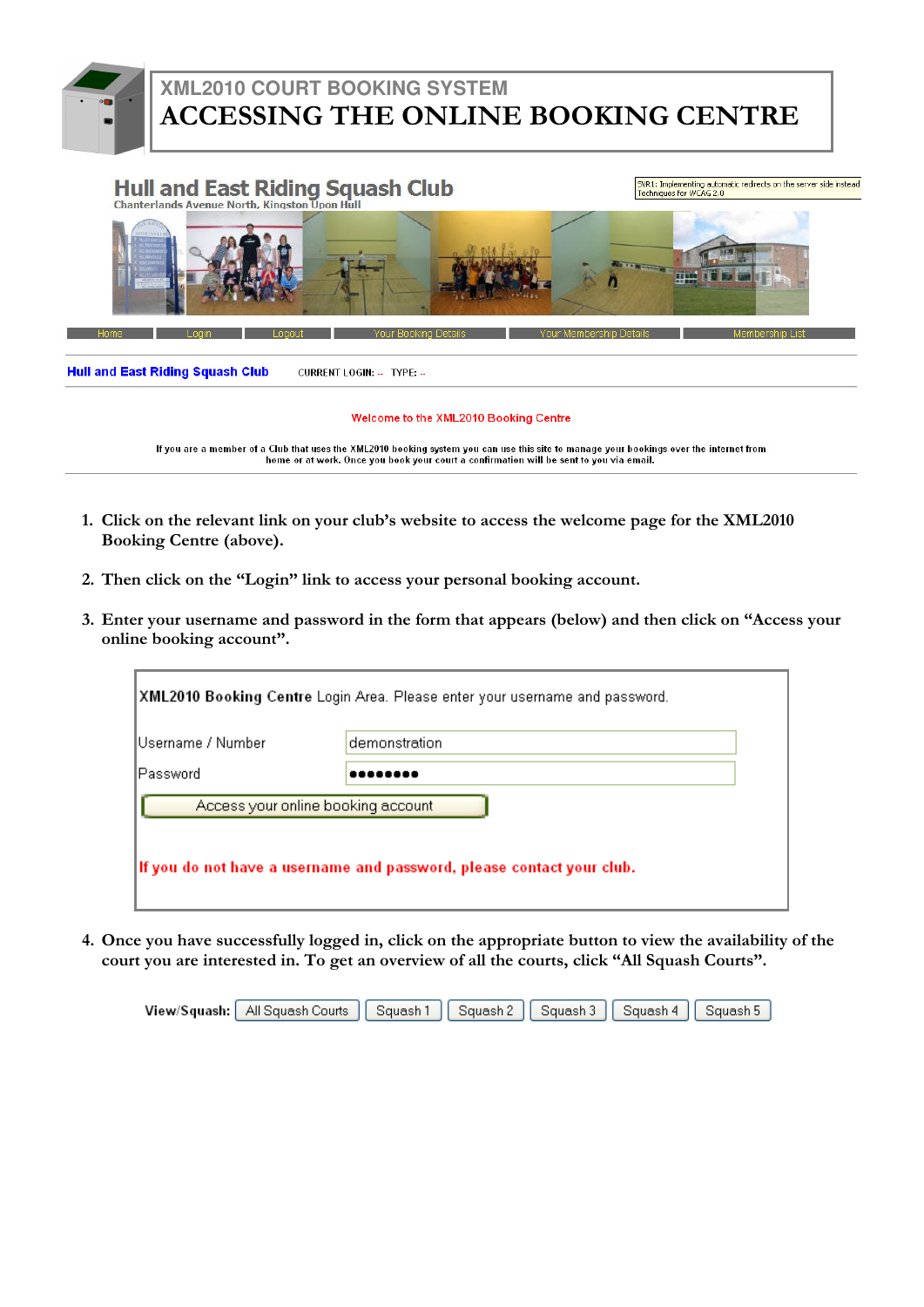

# **XML2010 COURT BOOKING SYSTEM** THE ONLINE COURT BOOKING PAGE

| 1. Choose the week you are<br>interested in (the current<br>week is selected by default).<br><b>The</b><br>beginning of the week. | dates                                                                                    |             | signify         |             | the             |                                                                         |                | session (at the top).               |                              |             |                 | 2. Each court has a grid<br>showing the days of the<br>week (on the left) and the<br>times for each booking |                 |                    |                | 3. Line up the day that you<br>want with the time that you<br>want. The square where<br>both meet represents the<br>desired booking session. |             |             |                 |             |                |
|-----------------------------------------------------------------------------------------------------------------------------------|------------------------------------------------------------------------------------------|-------------|-----------------|-------------|-----------------|-------------------------------------------------------------------------|----------------|-------------------------------------|------------------------------|-------------|-----------------|-------------------------------------------------------------------------------------------------------------|-----------------|--------------------|----------------|----------------------------------------------------------------------------------------------------------------------------------------------|-------------|-------------|-----------------|-------------|----------------|
|                                                                                                                                   |                                                                                          |             |                 |             |                 |                                                                         |                |                                     |                              |             |                 |                                                                                                             |                 |                    |                |                                                                                                                                              |             |             |                 |             |                |
|                                                                                                                                   | <b>Hull and East Riding Squash Club</b><br>Chanterlands Avenue North, Kingston Upon Hull |             |                 |             |                 |                                                                         |                |                                     |                              |             |                 |                                                                                                             |                 |                    |                |                                                                                                                                              |             |             |                 |             |                |
| Hull and East Riding Squash Club<br>View/Squash: All Squash Courts                                                                |                                                                                          |             |                 | Squash 1    | l nani.         | CURRENT LOGIN/OM TYPE: Senior :- (Current Credit is £ 2.59)<br>Squash 2 | Squash 3       | Yo <mark>ur Booking Detail</mark> s | Squash 4                     |             | Squash 5        |                                                                                                             |                 | lembership Detail: |                |                                                                                                                                              |             |             | Membership List |             |                |
| Click date buttons to see bookings in that week - Week Selected: Mon 24 Oct 11 to Sun 30 Oct 11                                   |                                                                                          |             |                 |             |                 |                                                                         |                |                                     |                              |             |                 |                                                                                                             |                 |                    |                |                                                                                                                                              |             |             |                 |             |                |
| This Week 24/10/11                                                                                                                |                                                                                          |             | $(+1)$ 31/10/11 |             | $(+2)$ 07/11/11 |                                                                         | $(+3)$ 14/1/11 |                                     | $\left( +4 \right) 21/11/11$ |             | $(+5)$ 28/11/11 |                                                                                                             | $(+6)$ 05/12/11 |                    |                |                                                                                                                                              |             |             |                 |             |                |
|                                                                                                                                   |                                                                                          |             |                 |             |                 |                                                                         |                |                                     |                              |             |                 |                                                                                                             |                 |                    |                |                                                                                                                                              |             |             |                 |             |                |
| Squash 1                                                                                                                          | 09:00<br>AM                                                                              | 09:40<br>AM | 10:20<br>AM     | 11:00<br>AM | 11:40<br>AM     | 12:20<br>PM                                                             | 01:00<br>∣PΜ   | 01:40<br>PM                         | 02:20<br>PM                  | 03:00<br>PM | 03:40<br>PM     | 04:20<br>PM                                                                                                 | 05:00<br>PМ     | 05:40<br>PM        | 06:20<br>PM    | 07:00<br>PM                                                                                                                                  | 07:40<br>PM | 08:20<br>PM | 09:00<br>PM     | 09:40<br>PM | 10:20<br>PМ    |
| Mon.24.Oct.11                                                                                                                     |                                                                                          |             |                 |             |                 |                                                                         |                |                                     |                              |             | B <sub>K</sub>  |                                                                                                             |                 | <b>BK</b>          | B <sub>K</sub> | <b>BK</b>                                                                                                                                    | BK          | <b>BK</b>   | <b>BK</b>       | <b>BK</b>   | <b>BK</b>      |
| Tue.25.Oct.11                                                                                                                     |                                                                                          | BK          | £2.50           | £2.50       | £2.50           | £2.50                                                                   | £2.50          | £2.50                               | £2.50                        | £2.50       | £2.50           | £3.00                                                                                                       | £3.00           | <b>BK</b>          | <b>BK</b>      | <b>BK</b>                                                                                                                                    | <b>BK</b>   | <b>BK</b>   | <b>BK</b>       | <b>BK</b>   | <u>BK</u>      |
| Wed.26.Oct.11                                                                                                                     | £2.50                                                                                    | £2.50       | £2.50           | £2.50       | £2.50           | £2.50                                                                   | £2.50          | £2.50                               | £2.50                        | £2.50       | £2.50           | £3.00                                                                                                       | £3.00           | <b>BK</b>          | £3.00          | £3.00                                                                                                                                        | <b>BK</b>   | <b>BK</b>   | <b>BK</b>       | <b>BK</b>   | B <sub>K</sub> |
| Thu.27. Oct.11                                                                                                                    | £2.50                                                                                    | £2.50       | £2.50           | £2.50       | £2.50           | <b>BK</b>                                                               | £2.50          | £2.50                               | £2.50                        | £2.50       | £2.50           | £3.00                                                                                                       | £3.00           | £3.00              | <b>BK</b>      | <b>BK</b>                                                                                                                                    | <b>BK</b>   | <b>BK</b>   | <b>BK</b>       | <b>BK</b>   | <b>BK</b>      |
| Fri.28.Oct.11                                                                                                                     | £2.50                                                                                    | £2.50       | £2.50           | £2.50       | £2.50           | £2.50                                                                   | £2.50          | 2.50                                | £2.50                        | £2.50       | £2.50           | £3.00                                                                                                       | £3.00           | £3.00              | £3.00          | £3.00                                                                                                                                        | <b>BK</b>   | £3.00       | £3.00           | £3.00       | £3.00          |
| Sat.29.Oct.11                                                                                                                     | £3.00                                                                                    | <b>BK</b>   | <b>BK</b>       | <b>BK</b>   | <b>BK</b>       | £3.00                                                                   | £3.00          | £3.00                               | £3.00                        | £3.00       | £3.00           | £3.00                                                                                                       | £3.00           | £3.00              | £3.00          | £3.00                                                                                                                                        | £3.00       | £3.00       | £3.00           | £3.00       | £3.00          |
| Sun.30.Oct.11                                                                                                                     | £3.00                                                                                    | £3.00       | £3.00           | £3.00       | £3.00           | £3.00                                                                   | £3.00          | £3.00                               | £3.00                        | £3.00       | £3.00           | £3.00                                                                                                       | £3.00           | £3.00              | £3.00          | £3.00                                                                                                                                        | £3.00       | £3.00       | £3.00           | £3.00       | £3.00          |
|                                                                                                                                   |                                                                                          |             |                 |             |                 |                                                                         |                |                                     |                              |             |                 |                                                                                                             |                 |                    |                |                                                                                                                                              |             |             |                 |             |                |

**6. When you click on a 5. If the court is available, then a booking price tag court price tag, a booking will appear. Click on the**  confirmation  $\overline{\mathcal{N}}$ **appears. You then review price to book that court. the details and confirm.**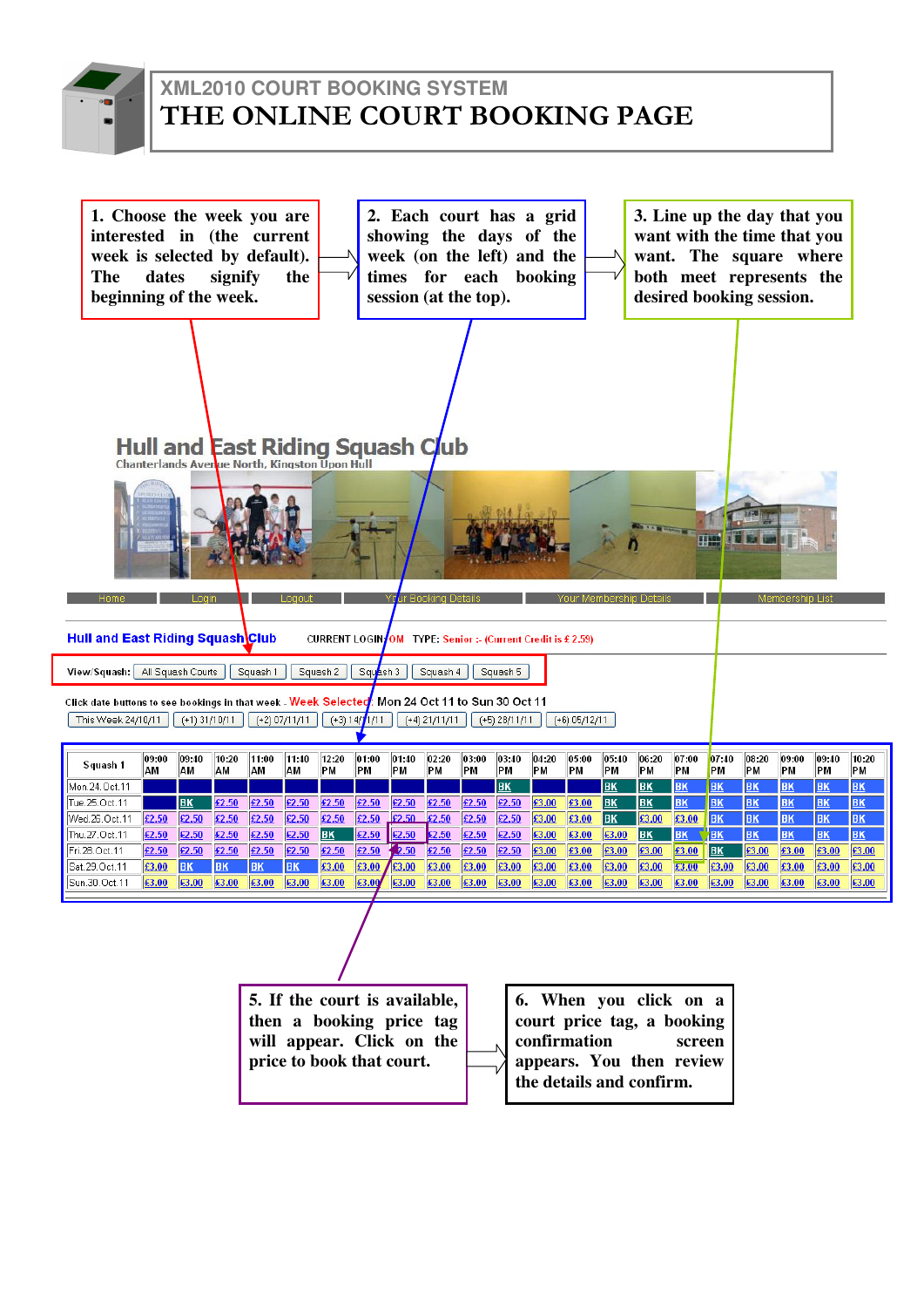1. When you click on a court price tag, the page below appears. This page shows the information regarding the selected booking session.



Payne Automation (UK) - XML2010 Developers

- 2. The system sends a booking confirmation once the booking is made. You are able to type in the email address that you wish it to be sent to in the field provided, if it is not already there.
- 3. Look through the details and make sure it is the correct booking session. If it is, click on "Book Facility" to confirm the booking.
- 4. When this page appears, you have 2 minutes to confirm the booking. During these two minutes, the selected booking session cannot be booked by anyone else. If the booking is not confirmed before the

2 minutes are up, then you will need to go back to the previous page to re-select the desired booking.

5. If you do not have sufficient credit in the system, you will not be able to confirm a booking. An "Insufficient Credit" message will appear to inform you that this is the case.



## **XML2010 COURT BOOKING SYSTEM** CONFIRMING YOUR ONLINE BOOKING